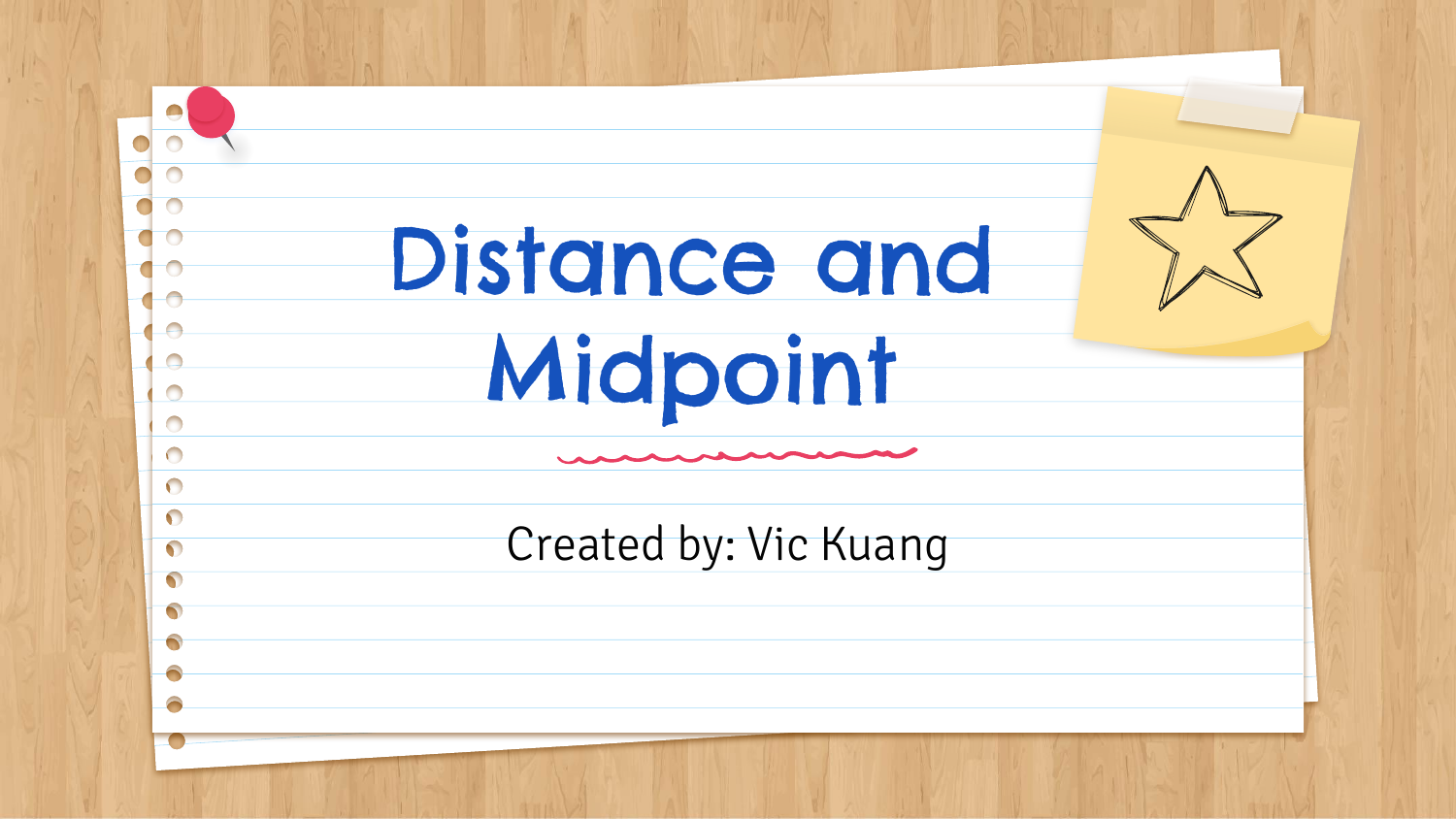| <b>What are Distance and Midpoint?</b>                                 |
|------------------------------------------------------------------------|
| <b>Distance</b> is the measure between two points.                     |
| <b>Midpoint</b> is the middle point of a line segment.                 |
| $\bigcirc$<br>To find distance and midpoint, we will use a<br>formula. |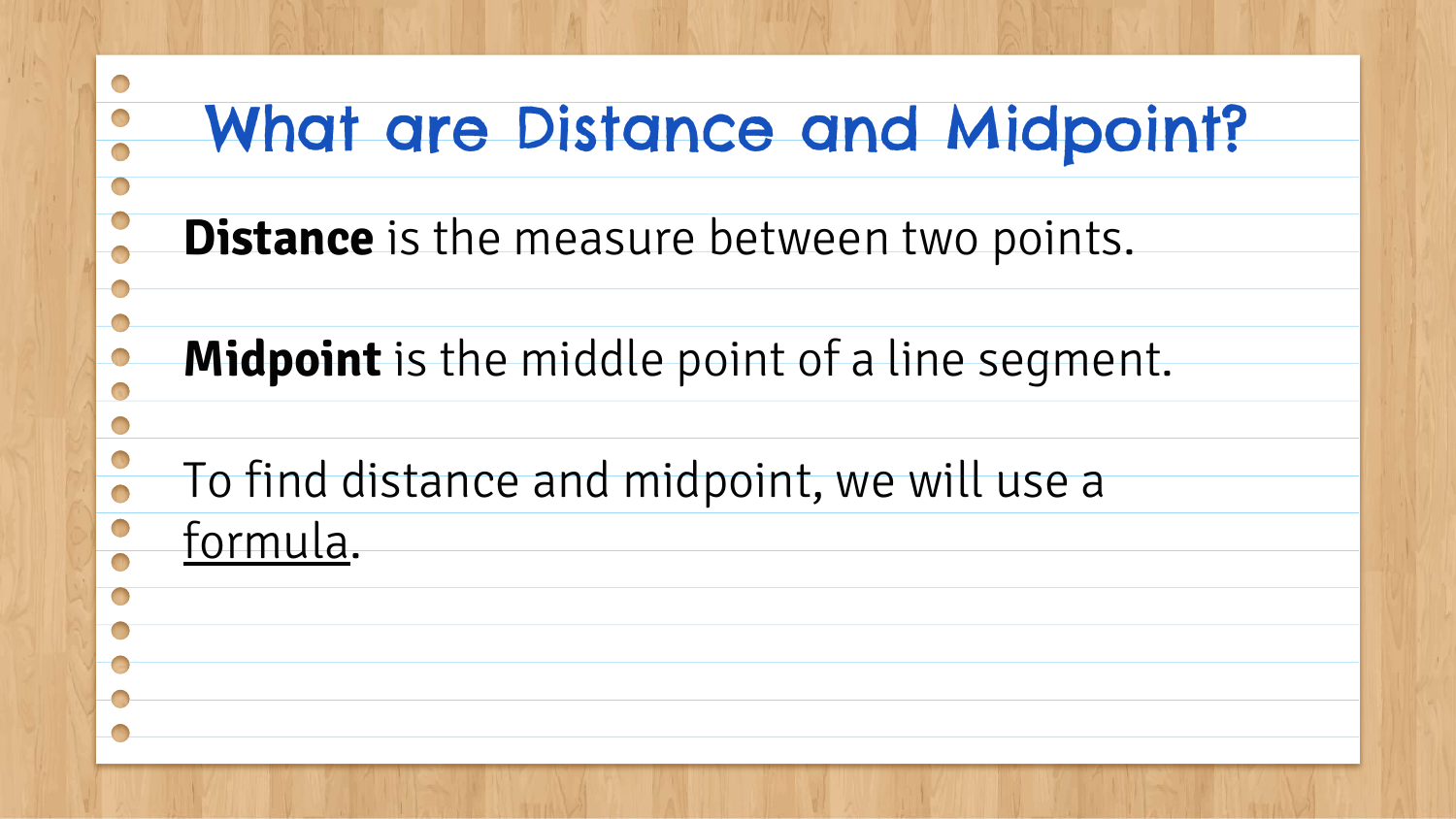## Distance and<br>Midpoint Formulas<br>Distance Formula:  $d = \sqrt{(x_2 - x_1)^2 + (y_2 - y_1)^2}$ **Midpoint Formula:**  $m = \left(\frac{x_1 + x_2}{2}, \frac{y_1 + y_2}{2}\right)$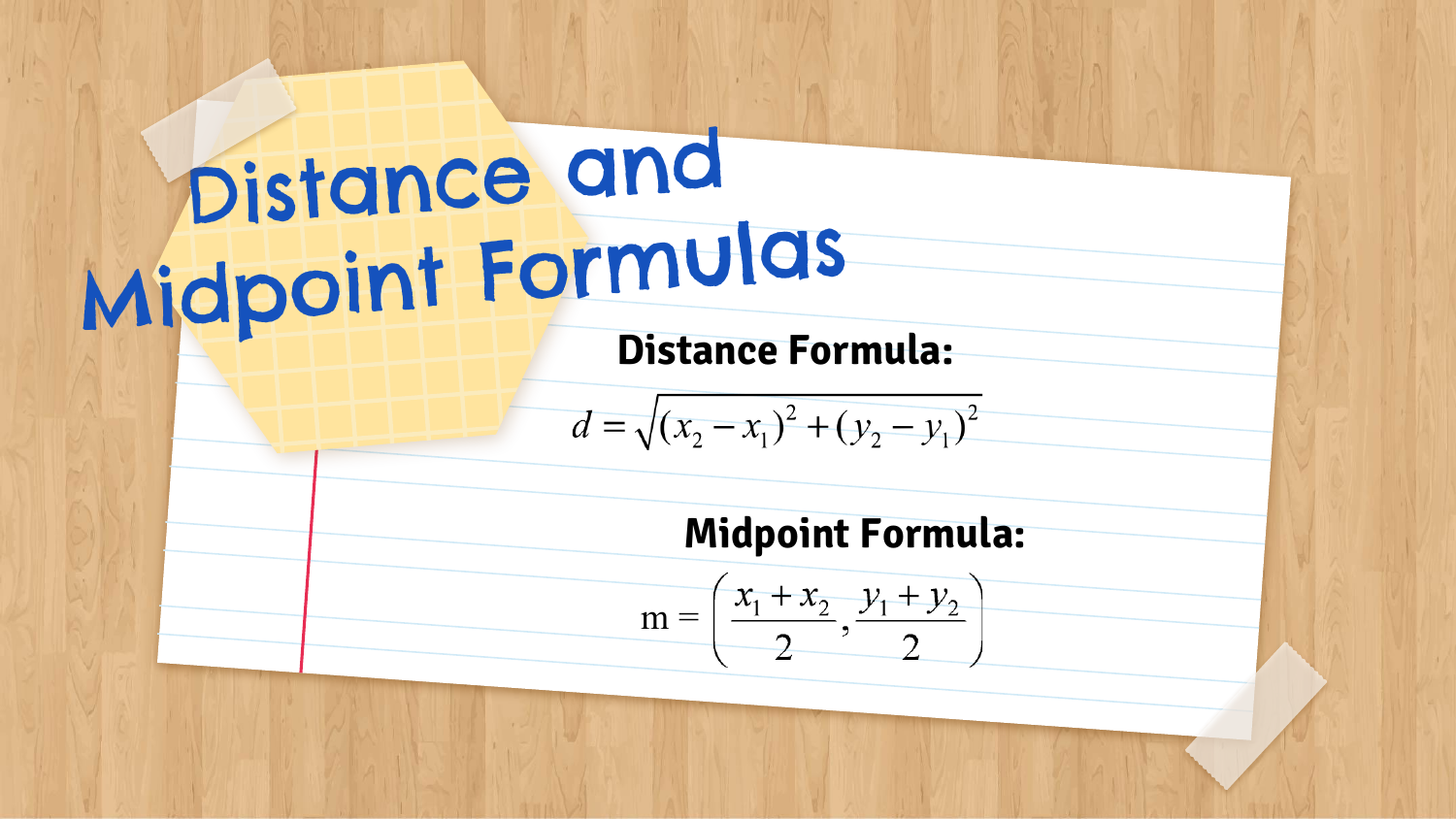|            | <b>How to Find Distance</b>                                                                                                                                                                                                                          |
|------------|------------------------------------------------------------------------------------------------------------------------------------------------------------------------------------------------------------------------------------------------------|
| $\bigcirc$ | Find the distance between the points, $(4, 8)$ and $(5, 9)$                                                                                                                                                                                          |
|            | $\begin{matrix} 7 & 1 & 7 \\ x_1 & y_1 & x_2 & y_2 \end{matrix}$<br>Label the coordinates<br>$\left( \begin{matrix} 1 \end{matrix} \right)$<br>(2)<br>Use the distance formula and plug in the numbers<br>$d = \sqrt{(x_2 - x_1)^2 + (y_2 - y_1)^2}$ |
| O          | $d = \sqrt{(5-4)^2 + (9-8)^2}$<br>$d = \sqrt{(5-4)^2 + (9-8)^2}$                                                                                                                                                                                     |
| $\bigcirc$ | $d = \sqrt{1^2 + 1^2}$<br>Solve the equation<br>3)<br>Plug radical 2 into the calculator and<br>4)<br>$d =$<br>$\sqrt{2}$<br>you'll get your answer                                                                                                  |
|            | $d = 1.414$                                                                                                                                                                                                                                          |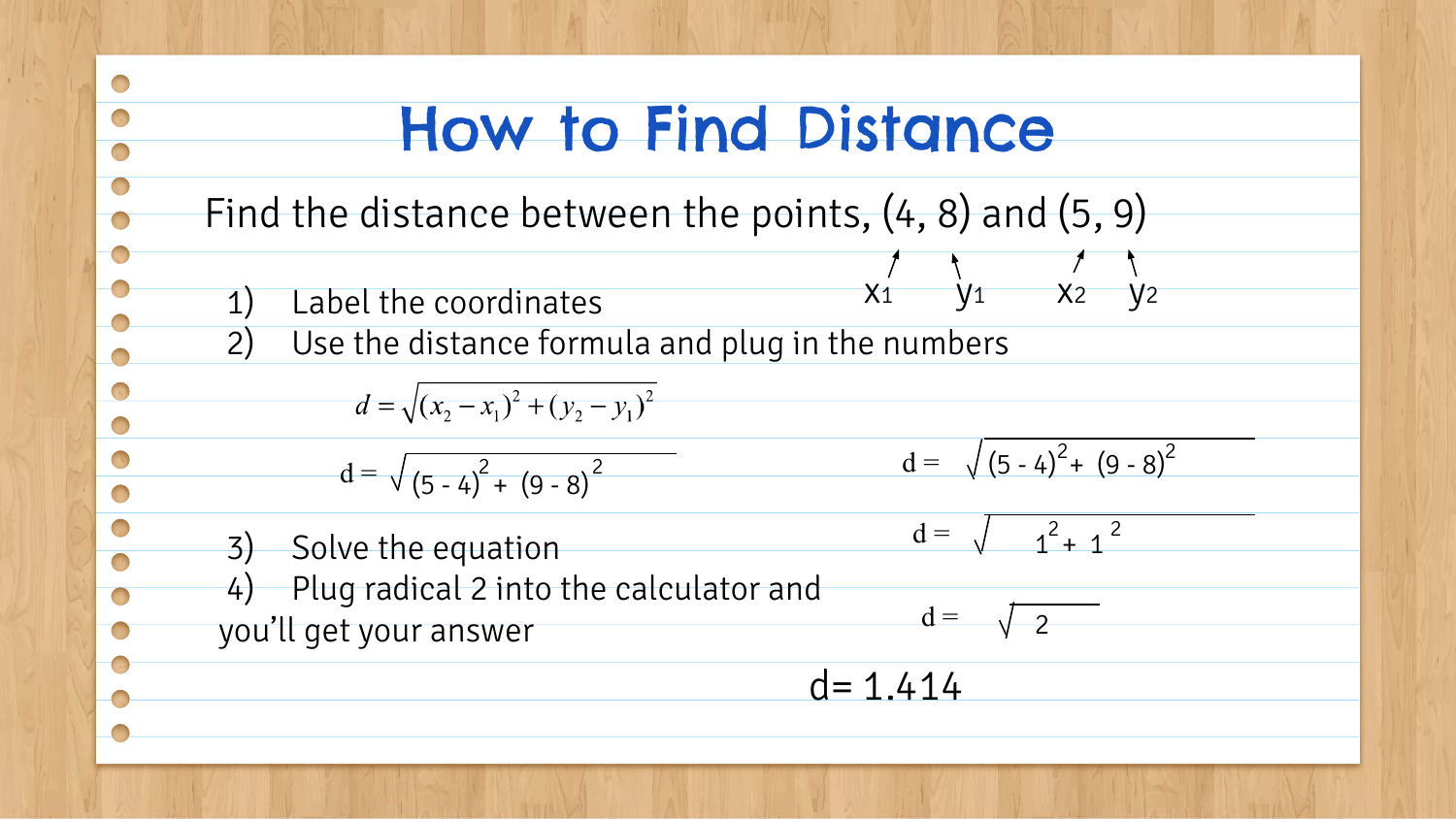## How to Find Midpoint Find the midpoint between the points, (3, 7) and (6, 13)  $\begin{array}{ccccc}\n & \wedge & \wedge & \wedge & \wedge \\
\chi_1 & \chi_1 & \chi_2 & \chi_2\n \end{array}$ Label the coordinates 2) Use the midpoint formula and plug in the numbers  $m = \left(\frac{x_1 + x_2}{2}, \frac{y_1 + y_2}{2}\right)$  $m = \left( \frac{3+6}{2}, \frac{7+13}{2} \right)$  $m = \left(\frac{3+6}{2}, \frac{7+13}{2}\right)$   $m = \left(\frac{2}{2}\right)$  $3 + 6$ ,  $7 + 13$ 2 2 **CONTRACTOR**  $\left(\frac{9}{2}, \frac{20}{3}\right)$ 3) Solve the equation  $m =$ 2 2  $M = (4.5, 10)$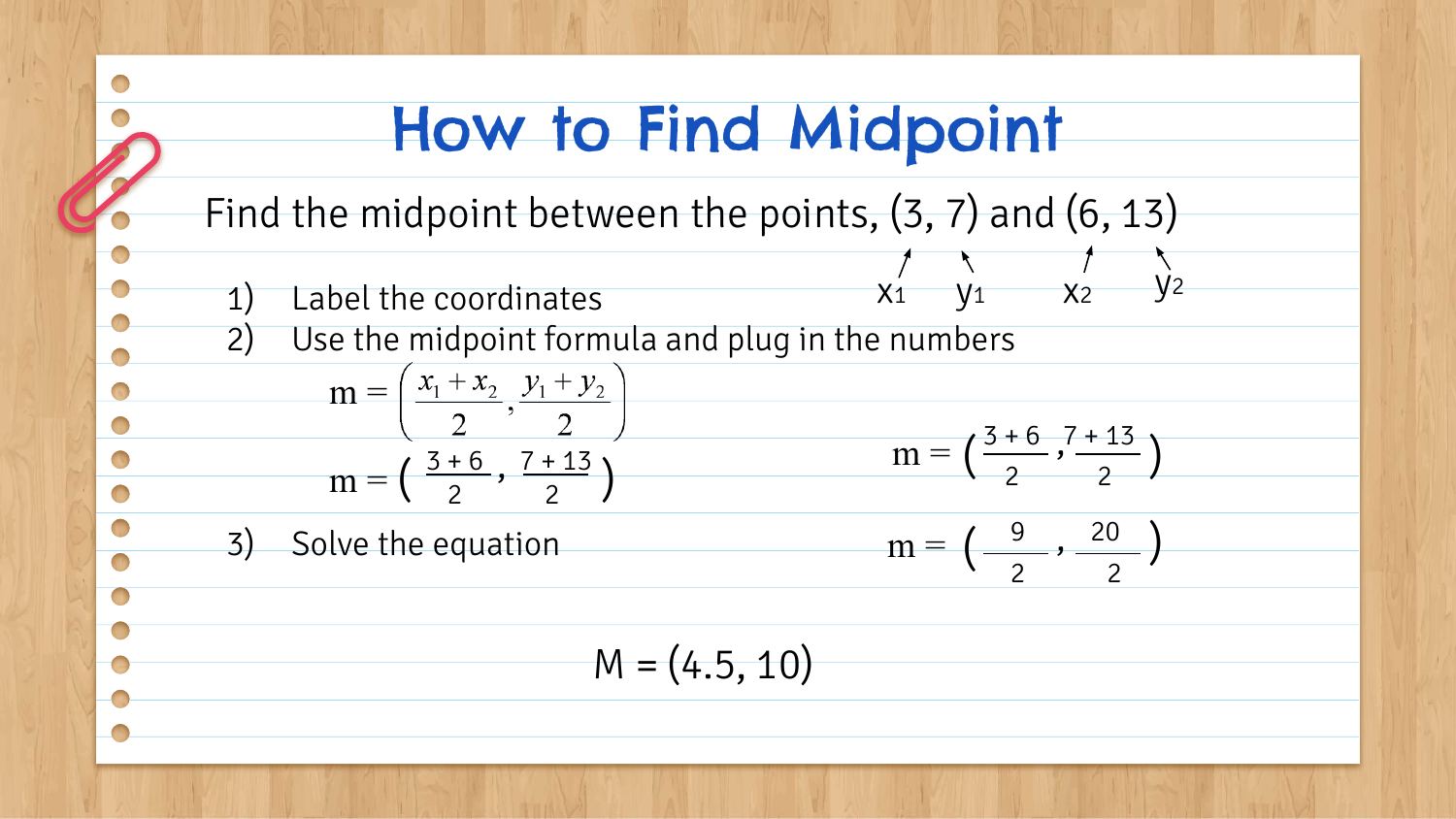| <b>Practice Questions</b>            |
|--------------------------------------|
| For questions 1-2, find the distance |
| $1)$ $(6, 15)$ $(8, 23)$             |
| 2) $(2, 5)$ $(4, 7)$                 |
| For questions 3-4, find the midpoint |
| $3)$ $(1, 12)$ $(4, 16)$             |
| $(4)$ $(7, 10)$ $(9, 14)$            |
|                                      |